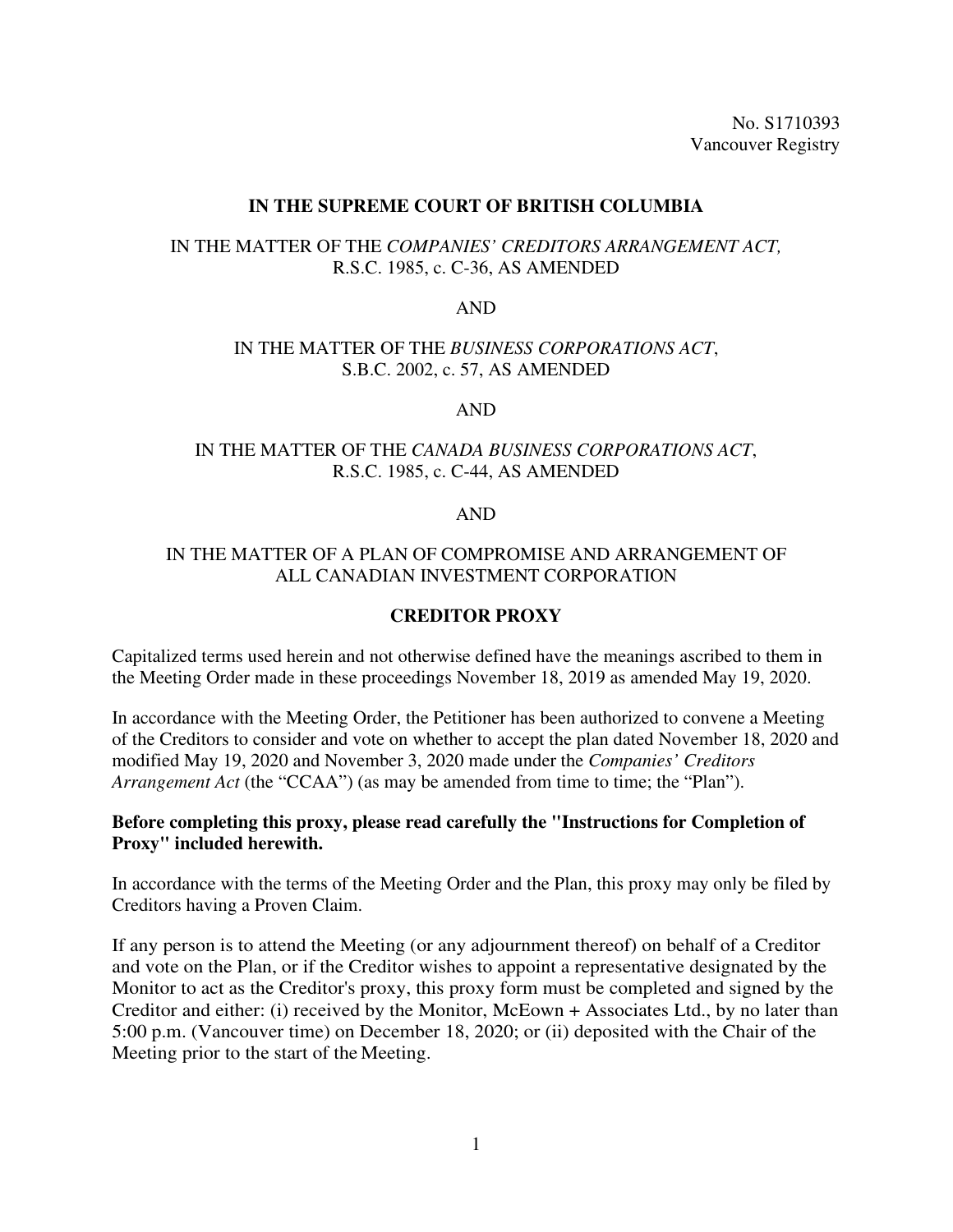**THE UNDERSIGNED CREDITOR** hereby revokes all proxies previously given and nominates, constitutes, and appoints or, if nobody is specified, nominates John McEown of McEown + Associates Ltd. in its capacity as Monitor of the Petitioner, or such person as he may designate as nominee of the Creditor, with power of substitution, to attend on behalf of and act for the undersigned Creditor at the Meeting to be held in order to consider and, if thought advisable, vote in respect of the resolution to approve the Plan and at any and all adjournments of the Meeting, and to vote the full amount of the Creditor's total Proven Claims as follows:

A. (mark only one):

[ ] VOTE FOR approval of the Plan; or

[ ] VOTE AGAINST approval of the Plan; and

B. If neither of the options noted above is selected, to vote at the nominee's discretion and otherwise act for and on behalf of the Creditor in respect of any amendments or variations to the Plan or in respect of any other matters that may come before the Meeting, or any adjournment thereof.

| Signature:                                                                                                                       |  |                                                              |                                              |
|----------------------------------------------------------------------------------------------------------------------------------|--|--------------------------------------------------------------|----------------------------------------------|
| (if creditor is an individual)                                                                                                   |  | Proof of Claim form)                                         | (print name of Creditor as it appears on the |
| Signature:                                                                                                                       |  |                                                              |                                              |
| (if creditor is a corporation this section must)<br>be completed by a duly authorized officer or<br>attorney of the corporation) |  | (print name and title of signatory)                          |                                              |
| <b>Witness Signature:</b>                                                                                                        |  |                                                              |                                              |
|                                                                                                                                  |  |                                                              |                                              |
| (only applicable if Creditor is an individual)                                                                                   |  | (print name of witness and include day time<br>phone number) |                                              |
|                                                                                                                                  |  |                                                              |                                              |
|                                                                                                                                  |  |                                                              |                                              |